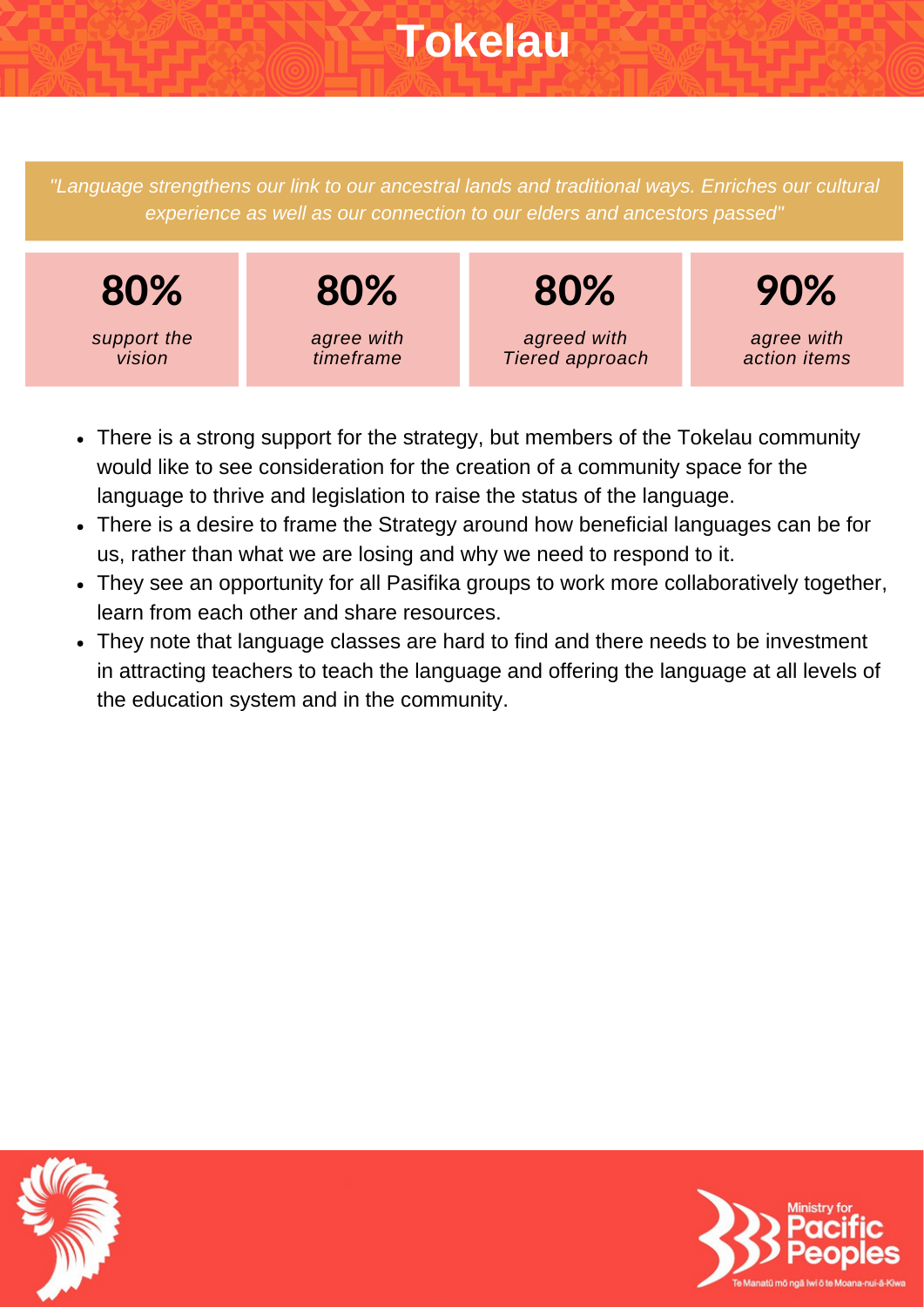# **Niue**

*"Our vagahau is of the utmost paramount importance to our identity, cultural values, history and future survival as a 'living' culture"*



- There is wide support the strategy although some would prefer to see explicit action points because they feel the key actions are too high level and it is difficult to see the community's role in achieving the vision.
- They would like to see more explicit focus on resources as that is a huge barrier to language maintenance and revitalisation.
- Unhealed language trauma is a barrier to engaging with the language. There needs to be support for this – "It's important to fix the roots rather than just the branches."
- There is a need for more engaging, youth-focused and beginner level resources and language learning opportunities to help people feel excited about the language. This should also involve our elders.
- There should be more innovative and creative ways to teach the language and to offer bilingual and immersion options from early learning right through to tertiary – this could include mentoring and partnerships with elders, young people, NZ teachers.
- There is also a need to develop more translators as there is a significant shortage in this area.



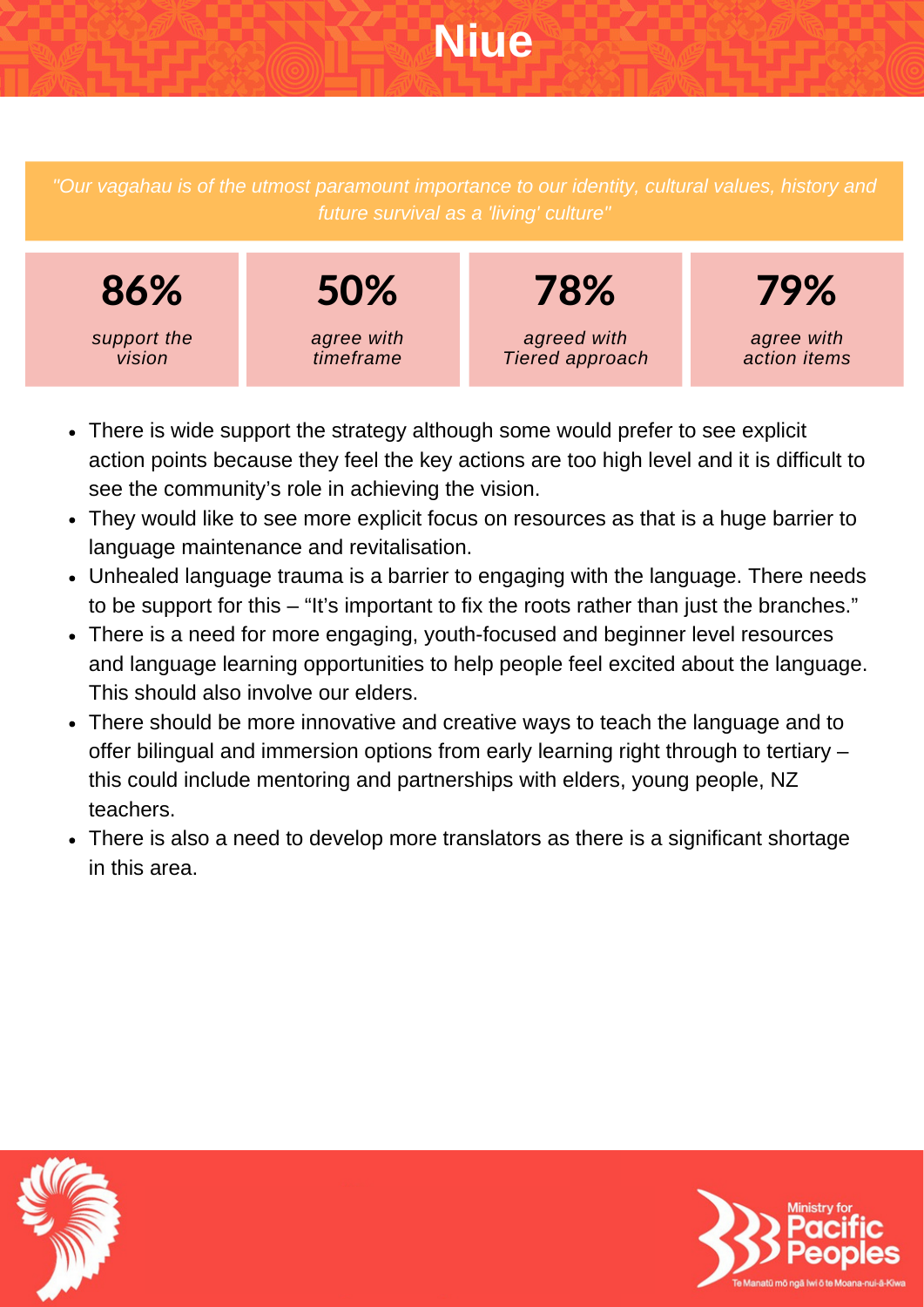# **Cook Islands**

### *"Our language is our identity - Our turanga vaevae"*



- Most Cook Islands people engaged support the key actions, however noted the need to ensure responses were reflected of their lived experiences. It was also noted that the actions didn't go far enough to effectively respond to all the different dialects.
- Most agreed with the categorisation of languages. The groupings were sensible without creating hard boundaries. There was large support for the urgency needed to support Cook Islands languages.
- Communities expressed the need for language learning to start within the family home, however everyone has a role to play to support language thriving.
- A concern shared by many was the intergenerational trauma. For elders who migrated to Aotearoa, who had to assimilate to the new environment and the impacts this had later for youth who no longer have their language.
- There was wide support of needing resources that are relatable, relevant, and reflective of the current environment, I.e., digital content, youth by youth resources, game, language hubs
- The community want to see more sustainable investment for language providers and community, especially when solutions to reverse the decline rests within the community.
- It was important for many, that all environments and settings are considered in supporting the revitalisation of language i.e., not just the church
- The lack of quality language teachers was a key concern with suggestions that the system (especially formal education) needs to adapt and recognise the language skills of elders and community leaders so they can teach the language



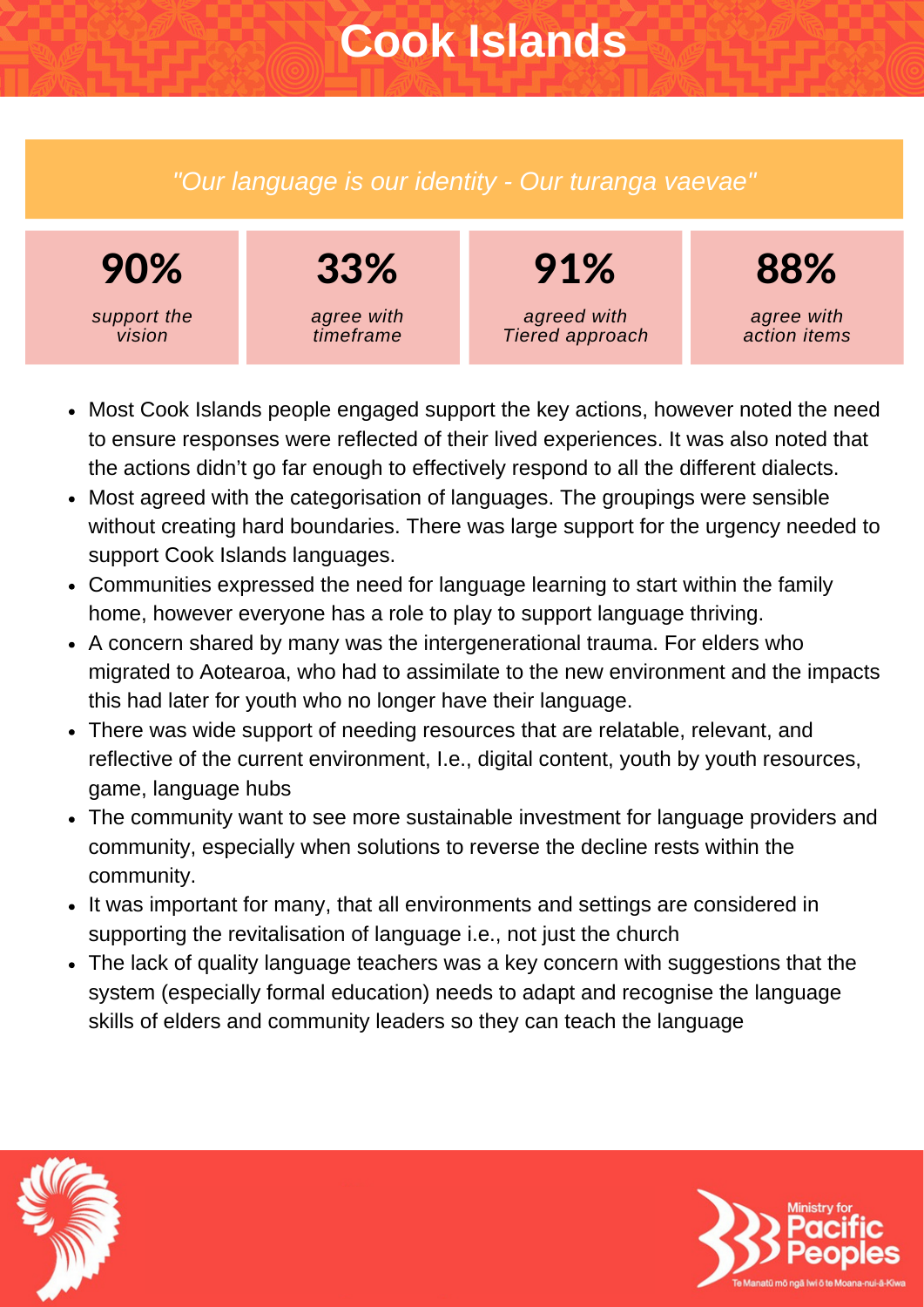## **Samoa**

*"Language is the cornerstone of our culture's survival. It is embedded in our songs, prayers, food, myths, beliefs, customs, and medicinal knowledge"*



- There is strong support for the Strategy and in particular the role the Government can play in shifting mindsets that all languages are valuable.
- Some see an opportunity to connect with organisations and institutions in Samoa to find accessible models and content for supporting gagana Samoa in Aotearoa.
- This was the only ethnic group to suggest an ethnic specific organisation or commission to support gagana Samoa in Aotearoa, as opposed to a pan-Pacific one.
- An issue that persists is that any language support seems to be demand driven and responding to demand in the community. They want to see more proactive policy and planning to promote and support gagana Samoa throughout New Zealand.
- The community wants more language resources, more engaging language learning opportunities for young people throughout the year (using platforms like TikTok), free language classes, more support from local Councils and more awareness of the rate of language loss.
- There should be specific pathways and incentives for building the Samoan teacher workforce.



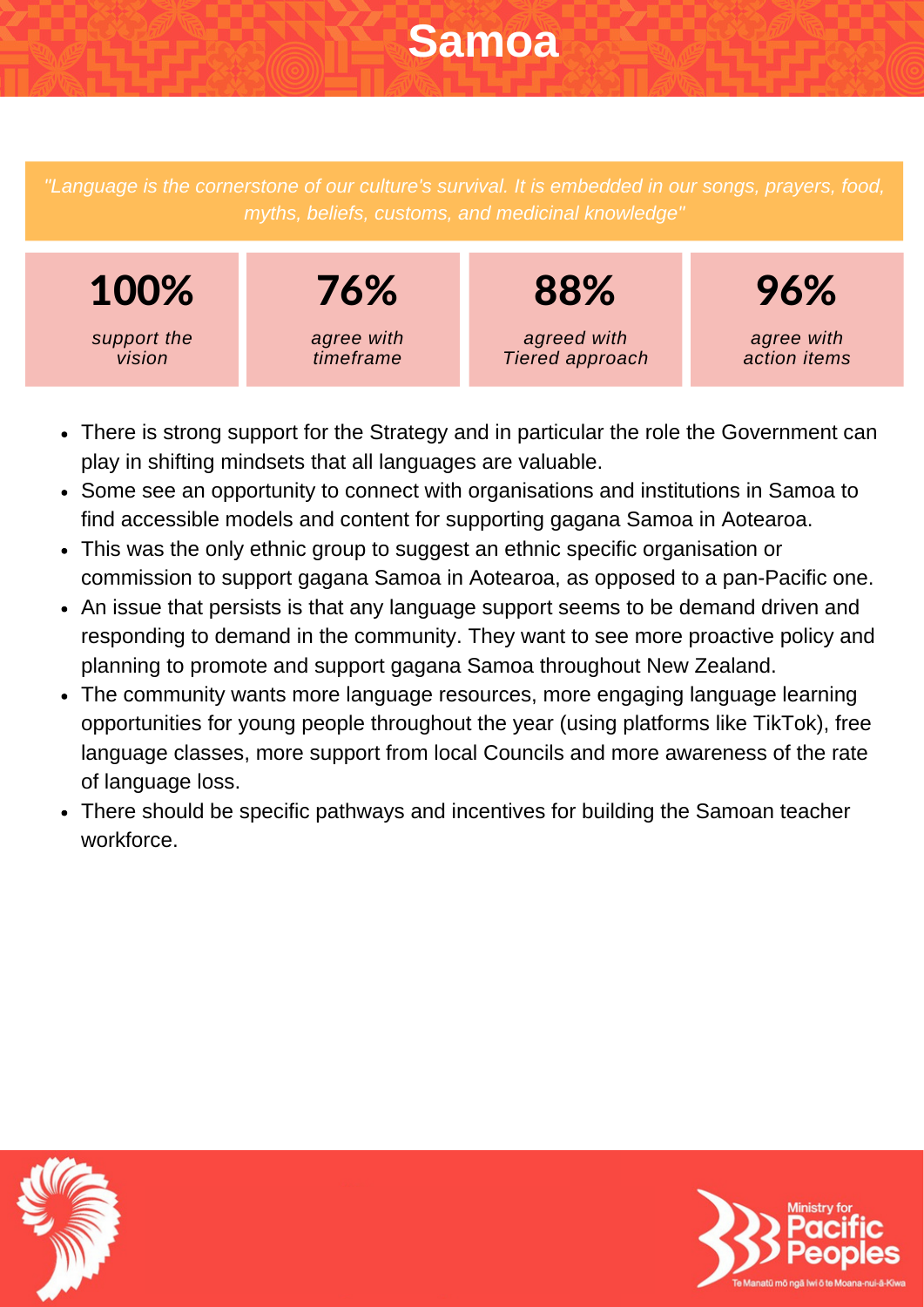# **Tonga**

*"Our Pacific language is the expression of culture and more importantly, it empowers Pacific peoples to challenge the dominant discourses that continue to disadvantage our children and their families"*



- There is strong support for the strategy although there are mixed views on the 10 year timeline and the key actions. There is a feeling that they do not capture the urgency of the situation (note: there is a common misunderstanding that having a longer timeframe means that urgent action will not happen).
- There needs to be a much stronger focus on the connection between language and identity in the Strategy – show how strong language abilities build strong identity and lead to reduction in crime, educational inequity etc.
- For lea faka Tonga to thrive, there must be investment in supporting the language in homes as this is where language is being lost. This must be supported by resources and opportunities to learn in the community and in schools.
- There is also a need for accessible translators in the legal, educational, health, government sectors.
- Programs such as 'Talanoa Ako' are helpful within our community, and it would be beneficial to see more programs like this that target specific groups to understand the value of our language.



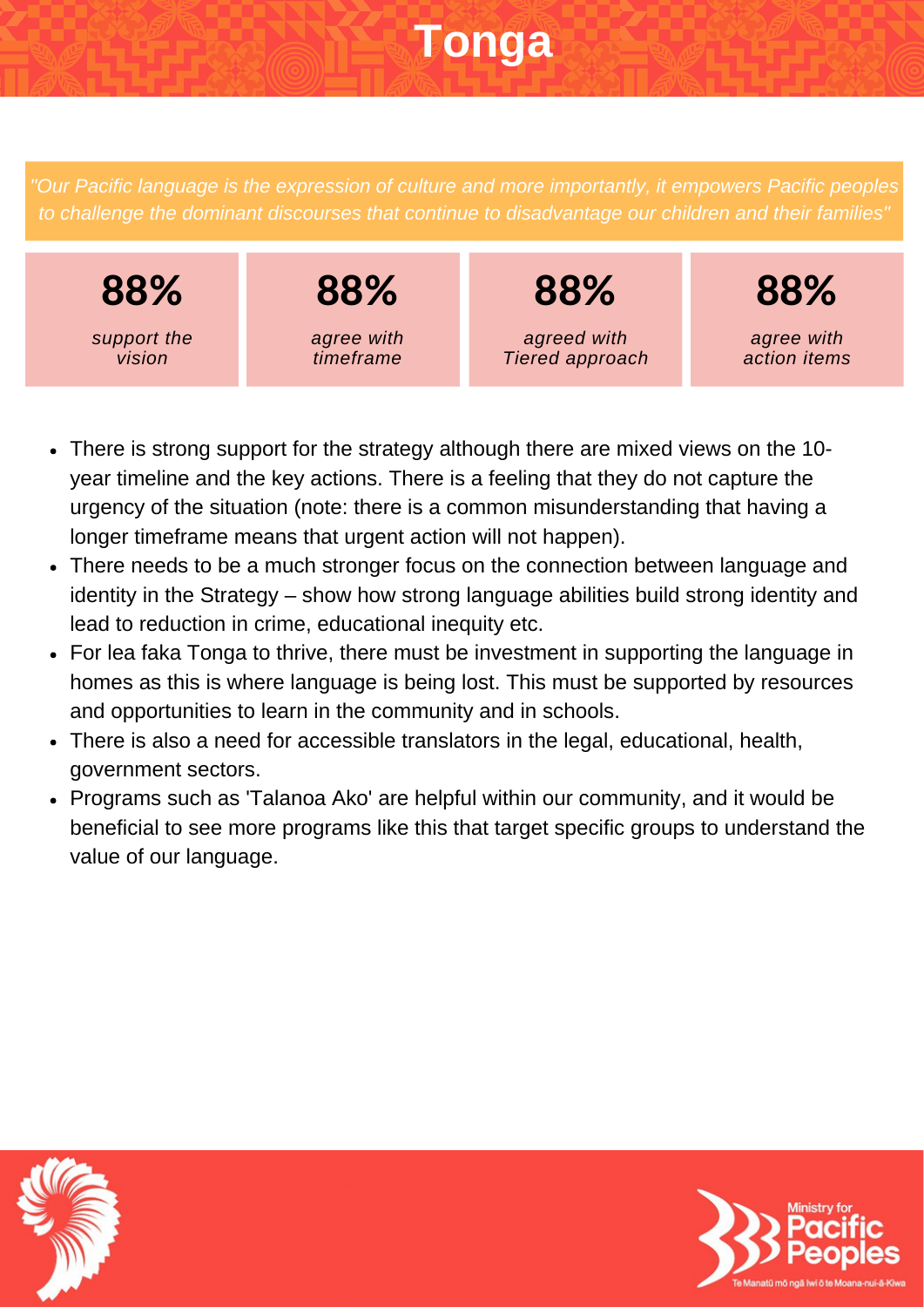# **Tuvalu**

Without your language, you are metaphorically like a floating piece of wood in the middle of the ocean"



- There is support for the Strategy, but the community would like to see more initiatives focused on the Tuvalu community.
- They see a need to focus on the valuing of the language in particular this is a barrier to the continued use and transmission of gana Tuvalu.
- Other areas for better supporting gana Tuvalu include legislation, language learning and bilingual pathways in education, clear policies that support the language and the development of community spaces where they language is used, and local initiatives can be supported.
- There was mention of work underway at Porirua College which is a promising initiative that could also happen elsewhere.
- There also needs to be consideration for the different dialects within gana Tuvalu.



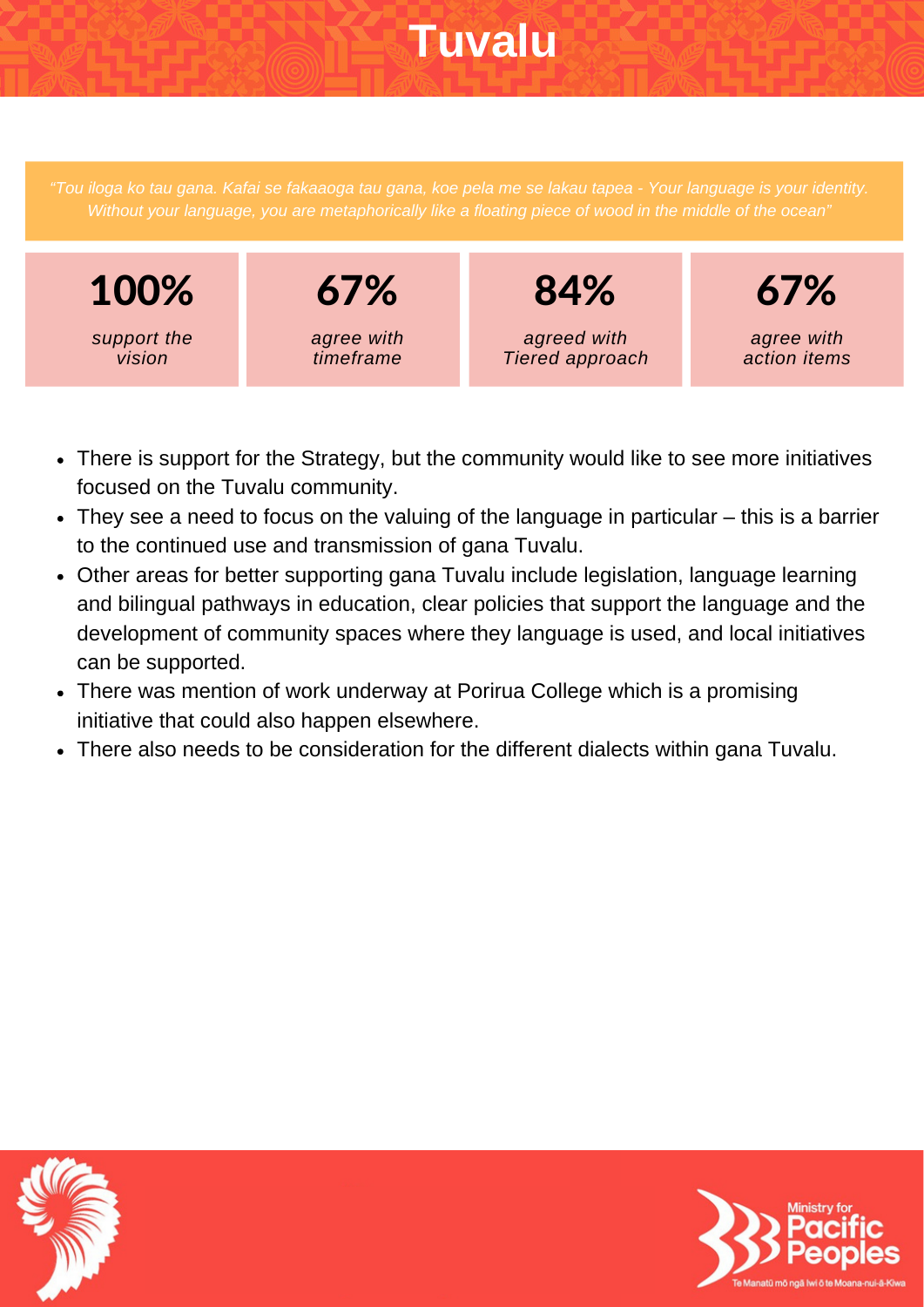# **Fiji**

they have to show their identity but without the language, you lose the knowledge, the history, about who you are and about what



- The Fijian community is supportive of key actions in the Strategy but disagrees with how their language has been categorized. They see "promotion and awareness raising" as a step backwards.
- Fijian language classes in Whanganui and Wellington are examples of what is working well, however, the teachers volunteer their time. Fiji language week is also valued.
- Desire to see vosa Vakaviti valued in education more language nests, classes, curriculum focus and resources, support for Fijian teachers.
- Want more inclusive language programmes and more public broadcasting in vosa Vakaviti
- There is ongoing debate about whether to include Fiji-Hindi as a Pacific language.



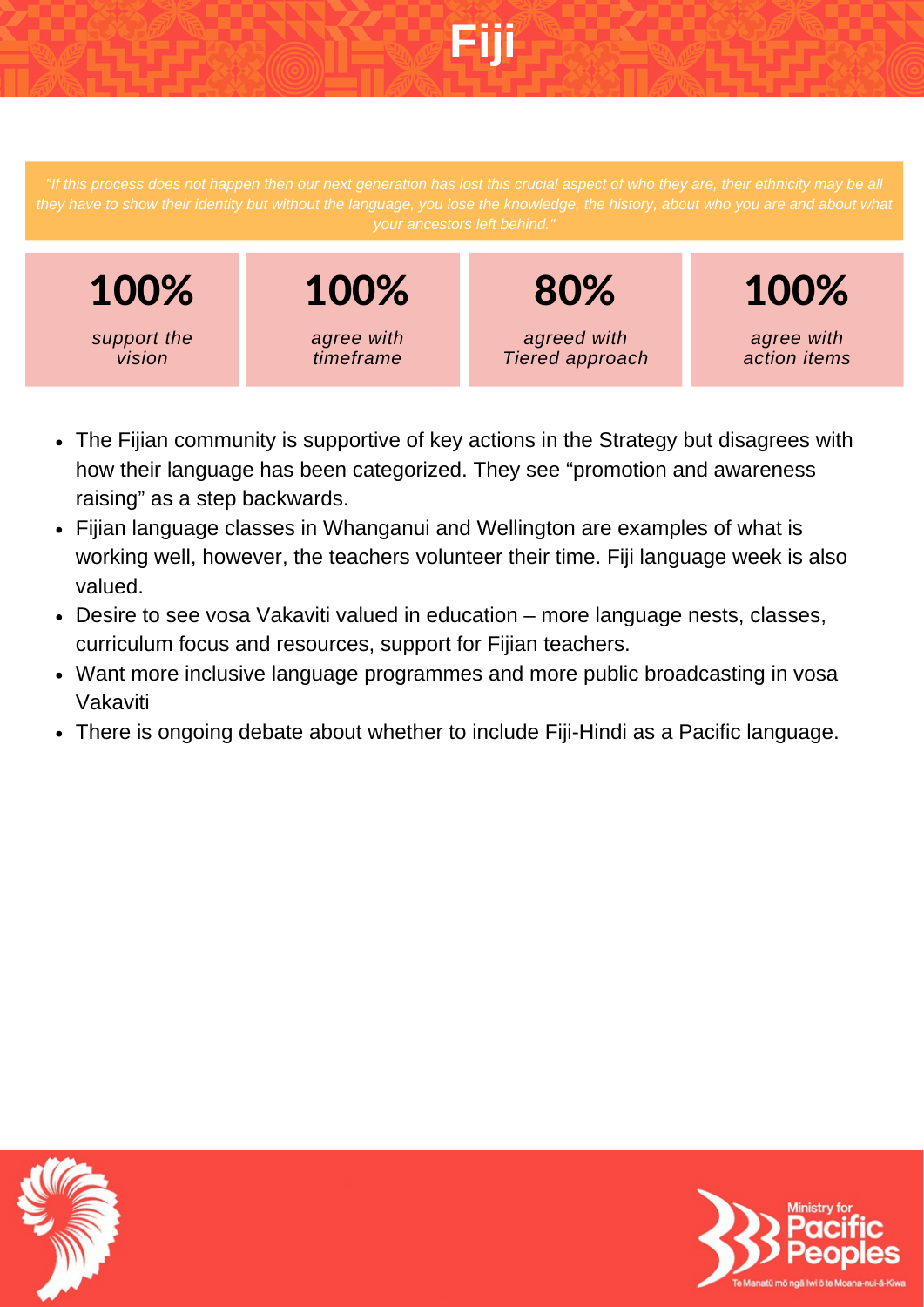# **Kiribati**

we are. As one of the first countries to be impacted by climate change, we may soon have no place to return to where our Kiribati

100% *support the vision*

100% *agree with timeframe*

100% *agreed with Tiered approach*

*agree with action items*

100%

- Kiribati community is supportive of the strategic and the key actions.
- There is interest in capturing the language knowledge of older generations and producing stories, songs, poems and audio to use and help stay connected to Kiribati culture.
- The community is positive about the Kiribati bilingual unit and kids club and would like to see in-home programmes to support parents as first teachers and funded play groups.
- They would like to see more support for bilingual provision, language resources, homebased learning and helping people qualify as early learning teachers.
- They would also like to see opportunities for elders, missionaries, pastors etc. to teach the language in schools.
- Interest in seeing a regional panel established for the Strategy to create transparency.



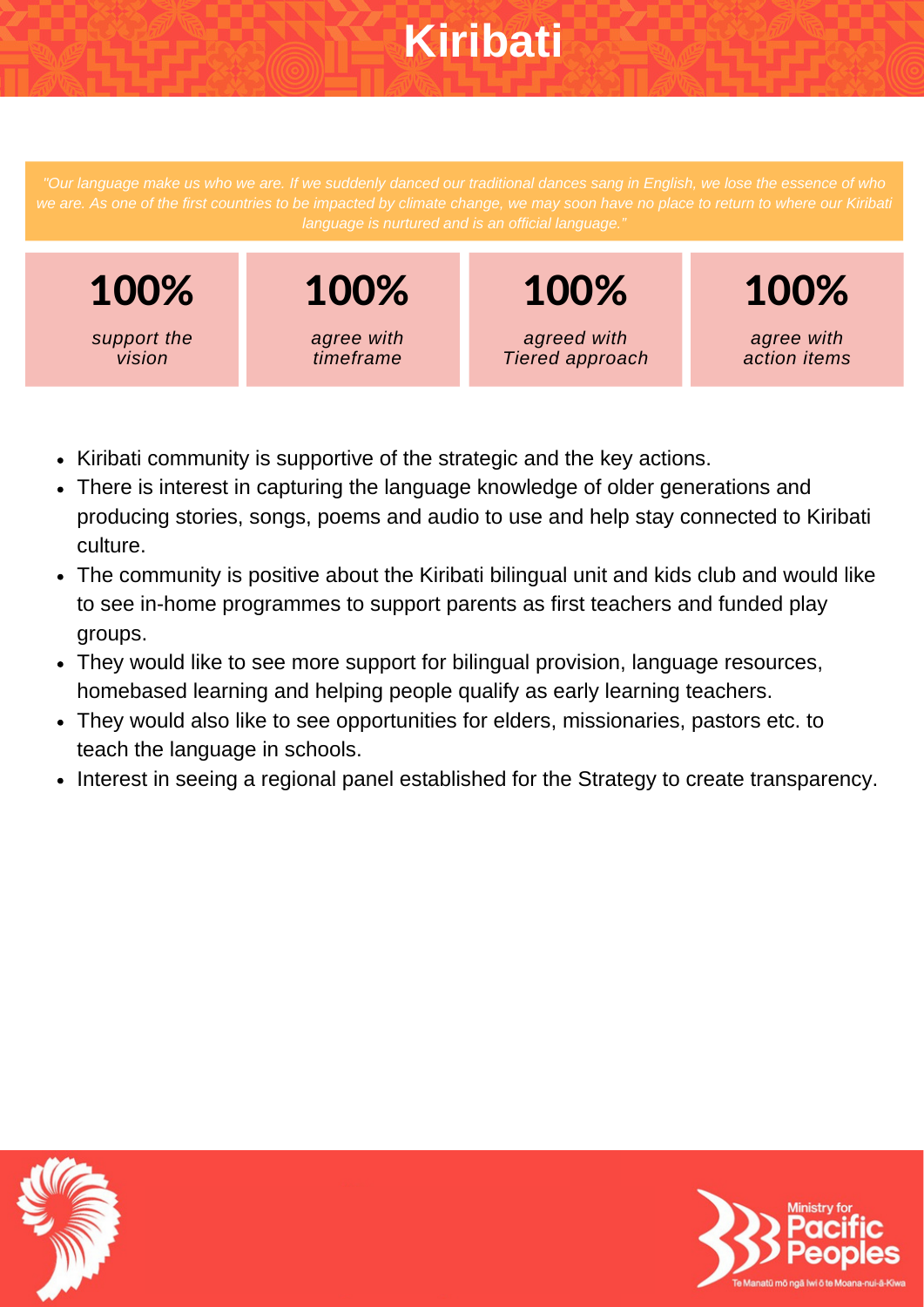## **Rotuman**

*"Our language is a gift and should always be taught at home, so it's never lost"*



- There is support for the Strategy but a feeling that 10 years is too short-term and too much focus on use of the language does not account for improving language transmission, which is important.
- There is a need in the Rotuman community to focus on language transmission and use in the home. This should be supported by books, songs, language learning resources and websites with resources.
- There wasn't a strong push for language learning in schools, but rather a focus on raising awareness and celebrating the language through language weeks and resources.
- Regular community meetings with traditional music, dance, dress and creating safe spaces to listen to knowledge holders is important, as well as representation through PMN Rotuma.